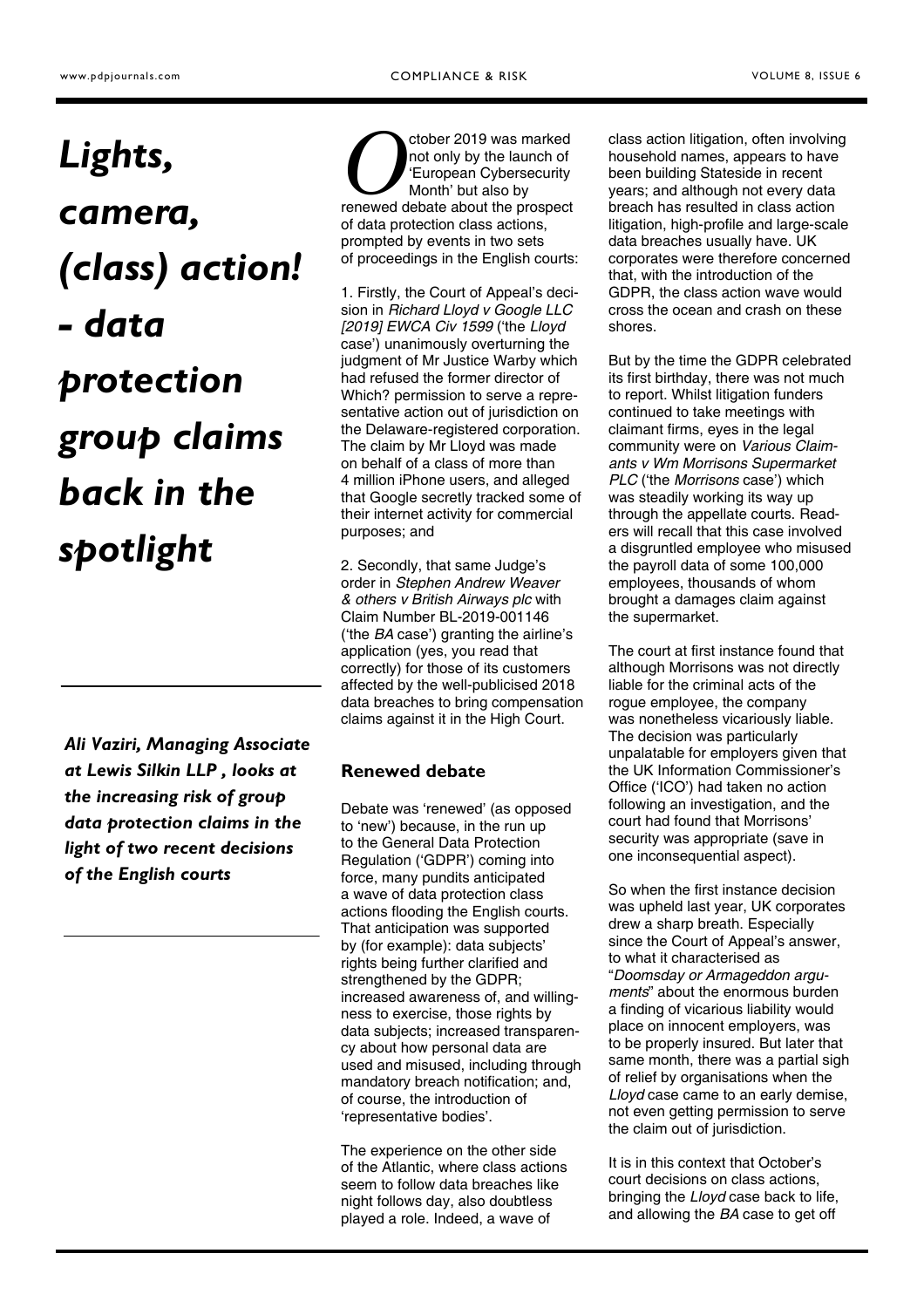the ground, are of note. More so since they came shortly before the Supreme Court was due to hear the appeal in the *Morrisons* case in early November 2019. So, along with other good tidings, the New Year is therefore likely to bring some clarity on the important issues raised in the

*Morrisons* case. It will also, reportedly, bring the release of Andrew Skelton – the employee whose criminality was the catalyst for those proceedings.

## **What are 'class actions'?**

People understand different things from the term 'class action'. It is probably fair to say that, for most of us, the term calls to mind: (a) the US; and (b) big numbers – both in terms of damages (eye-watering) and claimant numbers (legion). Hollywood has doubtless played a role in

influencing our understanding, with fact-based (think Erin Brockovich and the Hinkley groundwater contamination) or fictional (think any number of John Grisham novels adapted for the silver screen) dramas involving class actions in the US, often evidencing some of the worst excesses of the system.

But, in a broad sense, 'class action' refers to procedural mechanisms by which claims can be brought by large numbers of claimants. It is a term which is often used interchangeably with other terms such as 'group litigation', 'collective redress', 'multi-party actions' and 'representative claims' but, as we will see, some of these terms have particular connotations.

In the English courts, there are a number of different procedural mechanisms which can be used to bring such claims. Some are 'informal' in nature. So, for example,

the court rules allow for any number of claimants and defendants to be joined as parties to a claim, and for persons to be added or substituted to an existing claim.

Outside of these informal procedures, class actions can be broadly separat-

*"a pan-European collective redress mechanism for consumers in mass harm situations is being developed. The most recent proposal...assumes that collective redress mechanisms would be available for a wide variety of violations, including data protection"* 

ed into 'opt-in' and 'opt-out' regimes. Whilst these terms will be familiar to many in a data protection and e-privacy context – especially marketers – when it comes to litigation:

 *Opt-in claims* can only be brought on behalf of those claimants who are identified in the proceedings and who authorise the claim to be brought on their behalf. Unless a claimant specifically opts in, he will not be included. The Group Litigation Order ('GLO') procedure is an opt-in procedure and provides a case manage-

ment framework for managing individual claims which give rise to common or related issues of fact or law. It does this by giving directions about (for example) setting up a register on which claims managed under the GLO will be registered, and specifying the issues which will identify the claims to be managed. All claims included on the register remain separate, even though they are managed as one. The procedure is therefore not well-suited to claims that are not economically viable in their own right given that claimants will each be liable for a share of the costs of the litigation, and for adverse costs if the claim is unsuccessful – a significant disincentive, especially where the claim value is low.

 *Opt-out claims* are brought on behalf of a defined class and, as such, it is not necessary to identify all the claimants in the same way as in an opt-in regime, nor to

obtain their authorisation. This means that unless a claimant specifically opts out, they will automatically be included. Many will therefore only become involved in, or even aware of, the proceedings when it comes to claiming their share of any damages. The 'representative action' provides that a claim may be brought by (or indeed against) representatives of any others who have the 'same interest' in the claim. The test is very strict and narrow: it must be possible at all stages of the proceedings (and not just at the end) to say of any particular person whether he qualifies for membership of the represented class by virtue of having the 'same interest' as the claimant. That would not be the case if a defence were available in respect of some claims, but not others. Since the represented class are not joined as parties, they are not subject to disclosure obligations or cost consequences. The represented class are, however, bound by the court's determination of a matter.

# **The GLO against BA**

The *BA* case relates to the airline's headline-grabbing breaches in 2018 which affected half a million or so of its customers and which the ICO attributed to "*poor security arrangements*". The intended action is to be brought under a GLO (i.e. a type of opt-in procedure) and applies to claims giving rise to the following two issues:

- whether BA is liable to claimants (whose names are included on the group register) for potential damages under various specified causes of action arising from the 'data event' (which is defined in the order); and
- if so, which claimants are entitled to damages and on what basis?

According to the lead solicitors' website, claimants "*will be able to claim significant compensation in the thousands, or possibly tens of thousands*, *depending on circum-*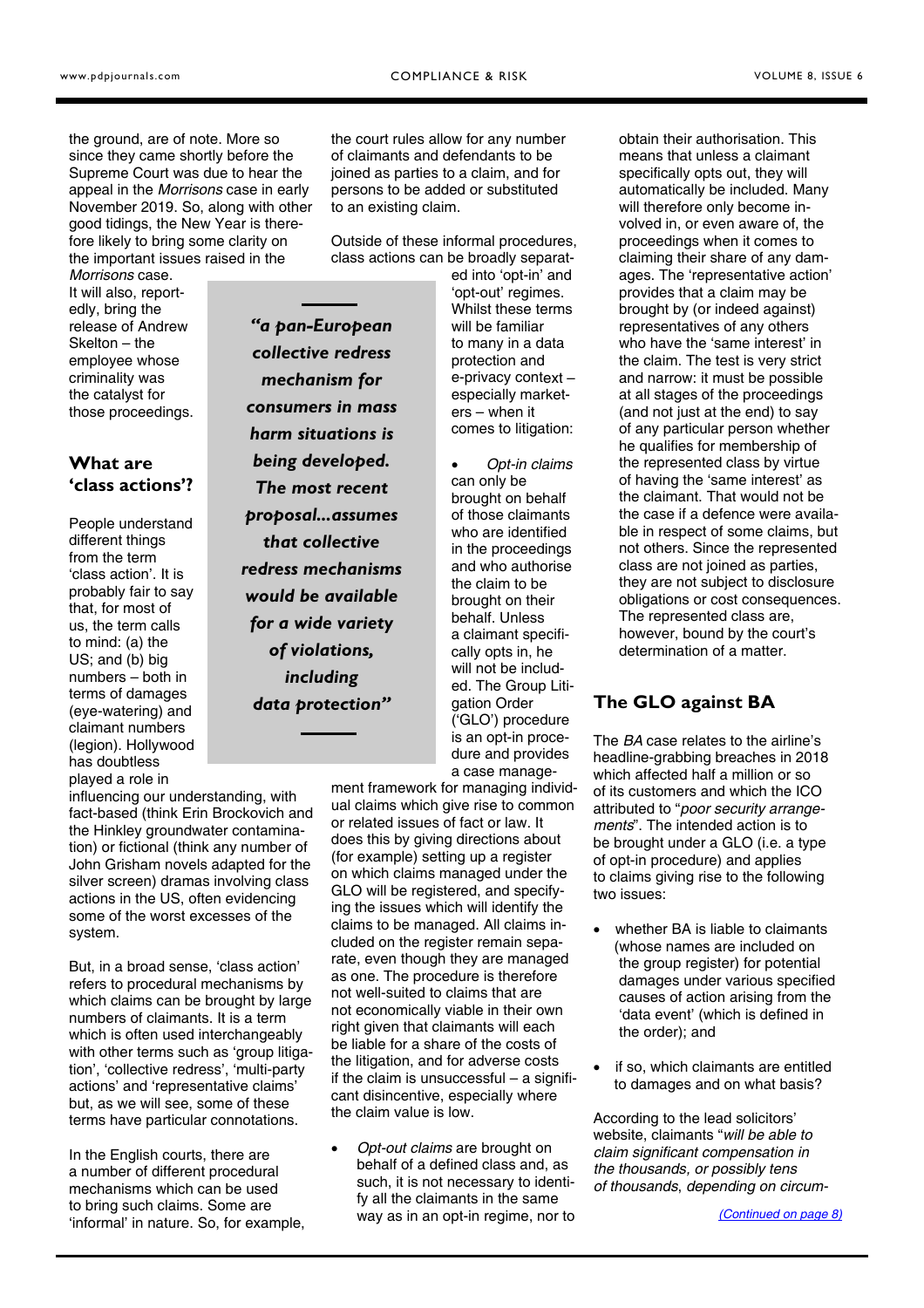<span id="page-2-0"></span>*stances*". In exchange, they "*take 35% of any compensation*" for signups after 6 April 2019. Even allowing for some puffery, given the range in damages anticipated by claimants and the hundreds of thousands of individuals affected by the breach, BA's potential liability could conceivably dwarf the ICO's £183.39 million notice of intent (which apparently equated to 1.5% of BA's global turnover).

That being so, it is unsurprising that BA appears to have sought to wrest control of the situation in what is an unusual move for a defendant: applying for a GLO.

A claimant firm reportedly described that application as BA "launching '*a cynical bid' to limit a potential £3bn pay-out over two data breaches by demanding claimants act within just 17 weeks"*. Although following October's hearing the window was extended to 15 months – with a cutoff date of 17 January 2021 – BA did, however, successfully avoid having to publish a notice publicising the GLO on its website and emailing it to affected customers. Those steps, sought by the claimants, would have effectively resulted in BA building the claimant firms' books of business for them.

#### **The representative action against Google**

The *Lloyd* case concerns the socalled 'Safari Workaround' by which Google was allegedly able to bypass a restriction on Apple's Safari browser which blocked third party cookies (i.e. cookies which are placed on a user's device by a domain other than the main website which the user is visiting) and set its own DoubleClick Ad cookie on a user's device. That cookie enabled the delivery and display of interest-based ads. By doing so, in 2011-12 Google was allegedly able to obtain information about users' internet activity, through browser generated information ('BGI'), without their knowledge or consent.

The three issues raised by Mr Lloyd's appeal (with salient points) are:

1. Do you need to prove pecuniary loss or distress in order to be compensated under data protection law?

Warby J had said yes, but the Court of Appeal disagreed. Its view, influenced by a phone-hacking decision where damages were awarded for misuse of private information without proof of material loss or distress, was that

"*the key to these claims is the characterisation of the class members' loss as the loss of control or loss of autonomy over their personal data*". The Court's reasoning is neatly encapsulated in the following ground-breaking paragraphs:

*"The first question that arises is whether control over data is an asset that has value. … Even if data is not technically regarded as property in English law, its protection under EU law is clear. It is also clear that a person's BGI has economic value: for example, it can be sold. It is commonplace for EU* 

*citizens to obtain free wi-fi at an airport all others*." The Court considered *in exchange for providing their personal data. If they decline to do so, they have to pay for their wifi usage. The underlying reality of this case is that Google was able to sell BGI collected from numerous individuals to advertisers who wished to target them with their advertising. That confirms that such data, and consent to its use, has an economic value.* 

*Accordingly, in my judgment, a person's control over data or over their BGI does have a value, so that the loss of that control must also have a value."* 

2. Did members of the class have the 'same interest' and were they identifiable?

Warby J thought not. The Court of

Appeal disagreed and held that he had applied the 'same interest' test too stringently, partly because he had erred on the meaning of 'damage'. It said, "*Once it is understood that the claimants that Mr Lloyd seeks to represent will all have had their BGI – something of value - taken by Google* 

*"Even allowing for some puffery, given the range in damages anticipated by claimants, and the hundreds of thousands of individuals affected by the breach, BA's potential liability could conceivably dwarf the ICO's £183.39 million notice of intent (which apparently equated to 1.5% of its global turnover)"* 

*without their consent in the same circumstances during the same period, and are not seeking to rely on any personal circumstances affecting any individual claimant (whether distress or volume of data abstracted), the matter looks more straightforward*".

However, the Court observed that by not relying on any facts affecting any individuals, damages are reduced to the lowest common denominator. It also thought it "*impossible to imagine that Google could raise any defence to one represented claimant that did not apply to* 

that members were identifiable by reference to the 'same interest' test – identification not being the same problem as verification.

3. Should the representative action have been allowed to proceed, as a matter of discretion?

Warby J thought not. The Court of Appeal disagreed and, in a key passage which illustrates the weight now attached to privacy and data protection rights by the appellate courts, held:

*"… this representative action is in practice the only way in which these claims can be pursued. I do not accept the Judge's characterisation of this claim as "officious litigation". … It is not disproportionate to pursue such*